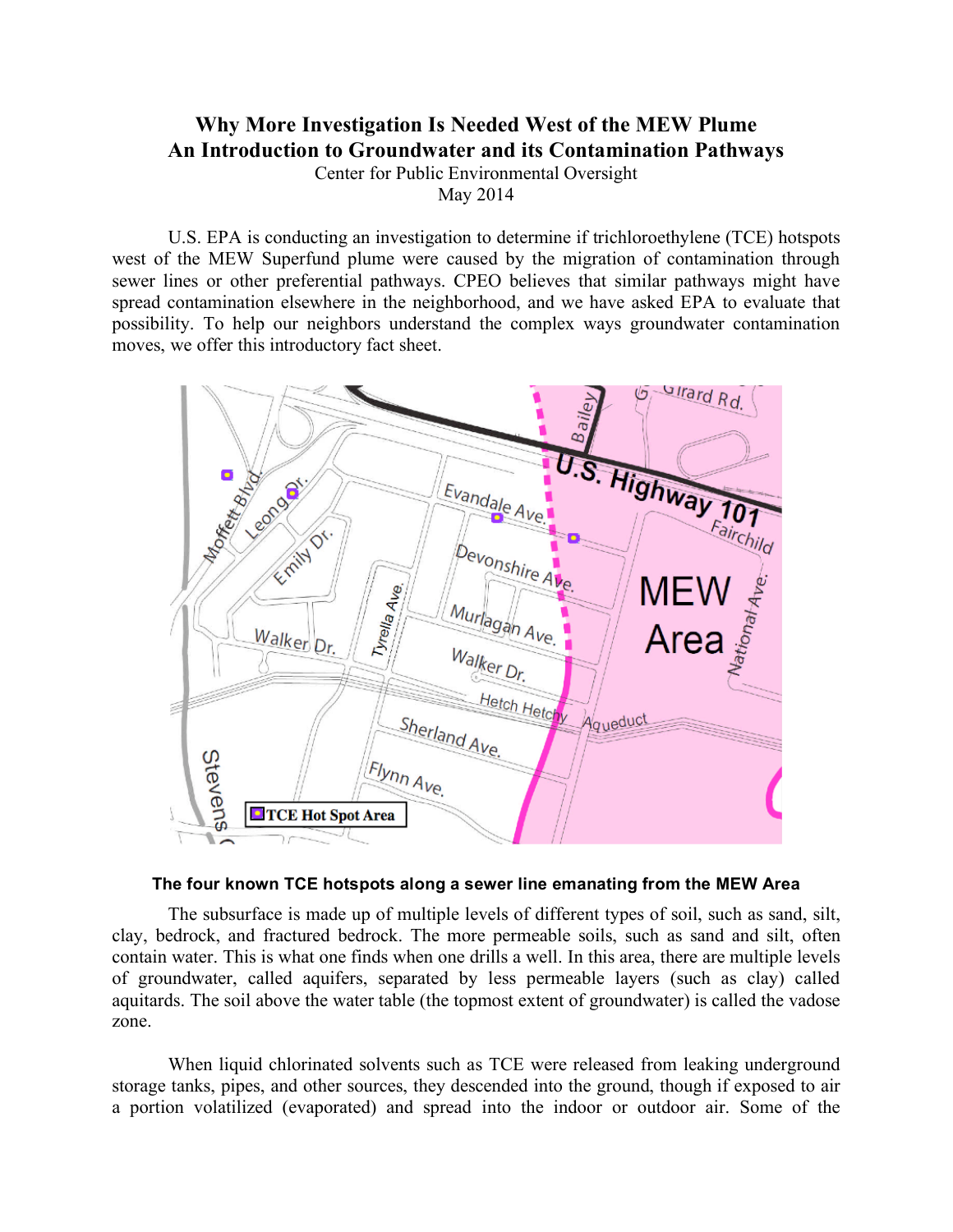contamination attached, or sorbed, to soil in the vadose zone, and the rest descended into the groundwater. Some of it dissolved into the groundwater, but more of it mixed without dissolving. Because TCE is denser (heavier) than water, it tends to sink to the bottom of an aquifer. Some of the TCE found a pathway (such as a sandy gap in the clay) through the aquitard underlying the shallow aquifer and contaminated one or more aquifers below.

Some of the TCE has degraded into other compounds, but in the absence of human intervention (such as the injection of chemicals to promote biodegredation or chemical transformation), that process is very slow.

Mountain View gets most of its municipal water supply from the Hetch-Hetchy Aqueduct, which originates in Yosemite, but a fraction comes from local groundwater wells. Because the upper aquifers in northern Mountain View are close to the San Francisco Bay, they are subject to saltwater intrusion if there is extensive pumping. For that reason, Mountain View's wells extract water from a deeper aquifer. Contamination has reached Mountain View groundwater aquifer, "downhill" (downgradient) from municipal extraction wells, in only two known instances, through old agricultural wells. In the 1980s those wells were sealed, and the contamination was pumped out of the deep aquifer.

Groundwater tends to flow slowly underground. In Mountain View the rate is somewhere around 200 feet per year in the upper aquifers. It moves downgradient underground, in a direction generally parallel to surface contours. However, there are subsurface paleochannels, the sandy remnants of ancient streams, which sometimes meander and allow groundwater to move in unexpected directions for short distances.

TCE and its degradation products tend to move with the groundwater. In a process called advection, moving groundwater picks up particles of the chemical. Very little moves sideways. Some contamination remains below the source, while other contamination moves downgradient, forming an oblong shape normally called a plume. The Regional Plume for the MEW Study Area and Moffett Field is actually the commingling of plumes from many sources, all flowing in the same general direction: toward the Bay.

A fraction of the TCE in the shallow aquifer volatilizes, forming TCE soil gas. That is, it releases vapors into the vadose zone. This happens most when the water table moves up and down due to intermittent rains. Where the vapor pressure at the surface—such as in a building is lower than the vapor pressure in the soil, the TCE gas migrates toward the surface. Where there is a pathway into a building, such as a hole, crack, or even a permeable slab of concrete, vapor intrusion occurs. Thus, it is possible for TCE to be released in one location, descend into groundwater, move with the groundwater, and rise into buildings at a new location decades later.

Groundwater extraction and treatment (pump-and treat) systems are designed not only to remove contamination from the groundwater, but also to reduce its movement. Once the fullscale Regional Plume pump-and-treat systems began operation in 1998, relatively little horizontal migration continued.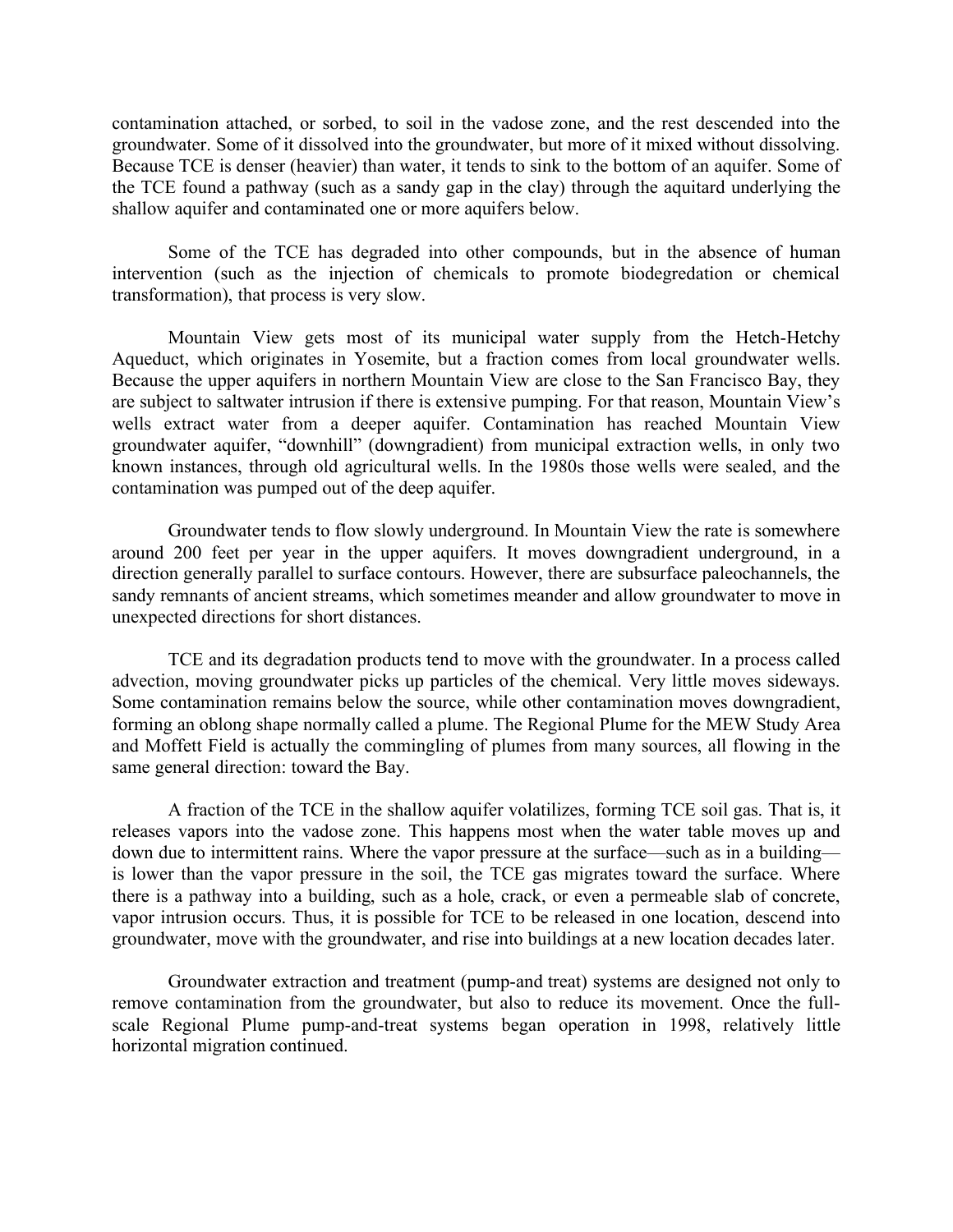So most people were somewhat surprised when, in the last several years, four TCE hotspots, with high levels of TCE in groundwater, were found west of the Regional Plume. *That is, the normal migration of groundwater contamination from known source areas, as explained above, did not explain the location of those hotspots.*

Low TCE levels between the Regional Plume and the hotspots suggests that they are separate, and the absence of soil contamination above the hotspots indicates that they are not in source areas. EPA and the City of Mountain View have been investigating these hotspots, and it appears that the source of all four is a horizontal preferential pathway. Such pathways may include storm drains, steam tunnels (such as at Moffett Field), or even paleochannels, but the most likely explanation is a release through city's sanitary sewer lines.



## **EPA diagram showing the difference between contamination released at the surface and contamination from a subsurface pathway. The vertical bars represent monitoring wells.**

Decades ago it was common for Silicon Valley industries to dump TCE, acids, and other chemicals down the drain into the wastewater lines that generally traverse under our streets. Some of those chemicals found or even created holes and released contamination at low points in the sewer lines, forming localized hotspots—that is, the greatest contamination was confined to very small areas laterally. In some of those localized areas, groundwater movement was minimal, and the hotspots remained.

Since four major hotspots are found along Evandale Avenue and Leong Drive, where sewer lines emanate from the historic MEW industrial area, the sewer-line preferential-pathway hypothesis seems like a good explanation of those hotspots. However, additional investigation into the timing of sewer-line operation, historic wastewater flows, and measurements of